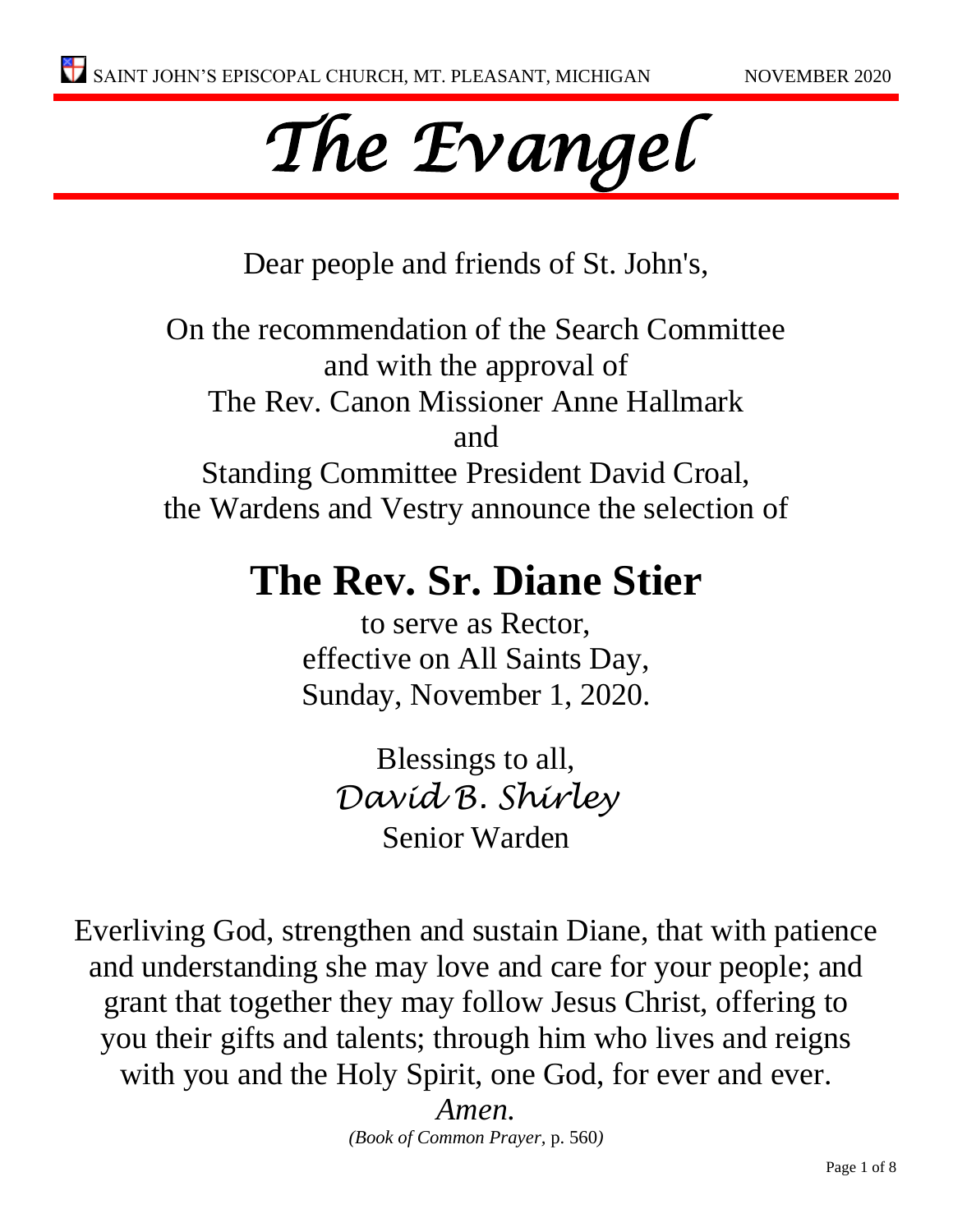

**Remember Our Homebound Members** Stop by to visit or drop a card to our parish members who are homebound.

**Alma Dickerson** 461 E. Wing Rd., Mt. Pleasant 772-2516.

# **St. John's Prayer Group**

If you wish to add or remove names from the Prayer List, please call Sr. Diane Stier,989- 807-0215, Martha Rarick, 773- 7510, the church office or email



Pamela Dingman: [padingman@hotmail.com.](mailto:padingman@hotmail.com) Thank you.



# **Home Communion**

Just a reminder: you should let the parish office know if you are ill and wish to receive communion or a visit from either the clergy or a Lay Eucharistic Minister.



| Rebecca DeLong        |    |
|-----------------------|----|
| Colin Alton           | 8  |
| Eileen Swinehart      | 8  |
| Carrie Blackburn      | 13 |
| Randi L'Hommedieu     | 14 |
| Tim Hartshorne        | 15 |
| Lara Raisanen         | 15 |
| Janice Schurr         | 15 |
| Nancy Fulton          | 19 |
| Alma Dickerson        | 20 |
| Gabriel Kney          | 21 |
| <b>Bill Henderson</b> | 23 |
| Sr. Diane Stier       | 24 |
| Jon Scott Shaffer     | 29 |
|                       |    |



| Brent & Jeanne MMaxon        | 4  |
|------------------------------|----|
| Bill & Candy Henderson       | 21 |
| Roger Hatch & Joyce Baugh 23 |    |
| Bob & Kip Cosan              | 28 |

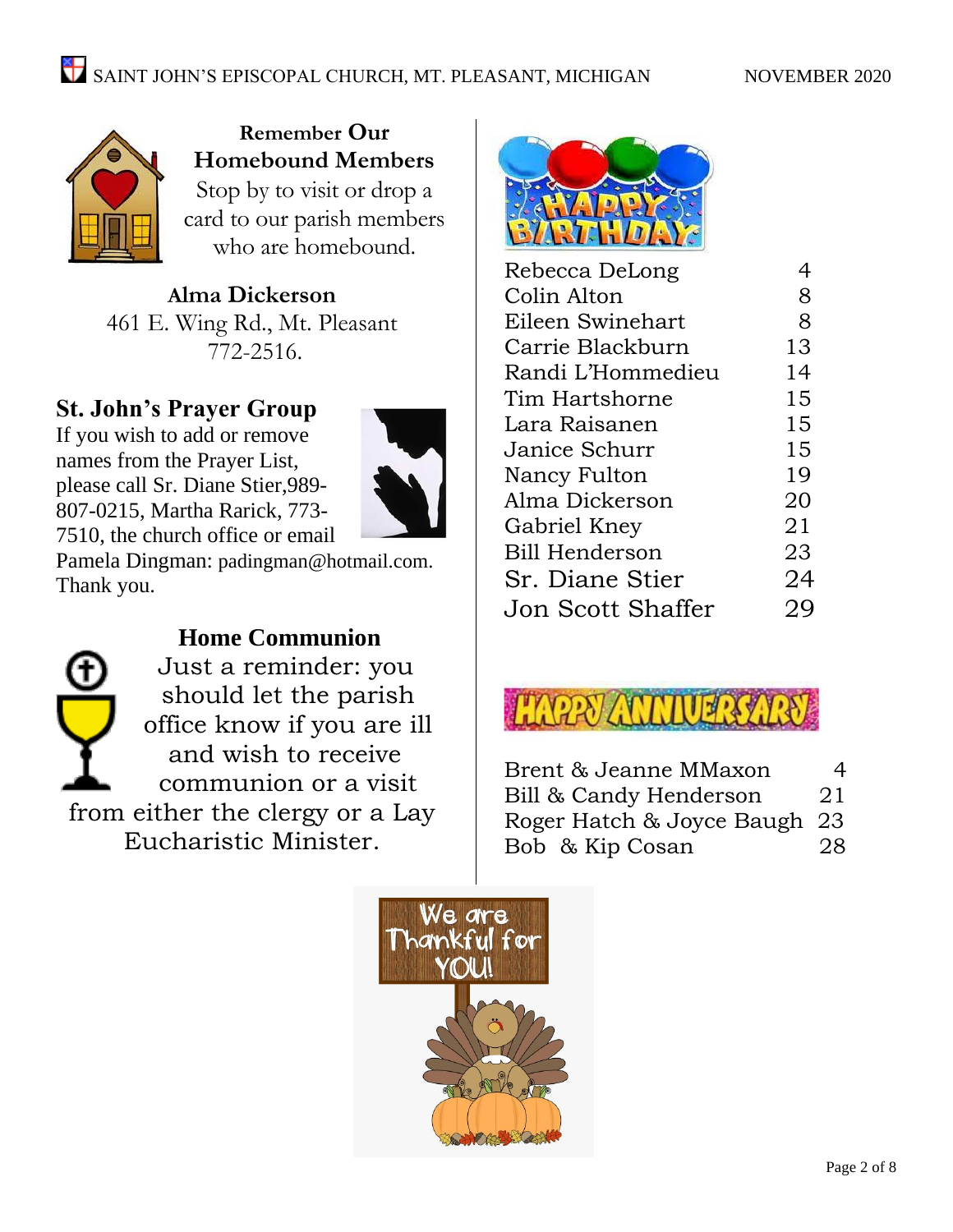# **Minutes for Vestry Meeting October 11, 2020, 11:30 a.m. via Zoom**

Present: Adam Baker, David Shirley, Tom Cochrane, Ella Jo Regan, Marcia David, Ulana Klymyshyn, Nancy Herman-Kinney, Eric Vinceguerra, D.J. Proctor, Clancy DeLong Guests: Alice Ciccu (technical director), Laura Cochrane, Candy Henderson

David opened with a prayer for the Vestry meeting.

Marcia moved approval of the September 13 minutes. Nancy seconded. Vestry approved.

David presented Diane's Pastoral Report.

Candy, Laura, and Alice discussed the Black Lives Matter issue with the Vestry. The discussion will continue after action on a related resolution at the Joint Diocesan Convention on October 31.

Marcia moved, going forward, the Vestry must approve signs on church property. Nancy seconded. Vestry approved.

Nancy presented the Buildings and Grounds Report. The sprinkler system has been turned off for the season. Toto will clean the garden this fall. Landscaping on the north side of the Parish House will resume next spring. Ford Dingman will contact a craftsman to repair and make a wall bracket for the damaged sanctuary lamp.

David appointed Ella to chair the Nominating Committee to prepare a slate of Vestry candidates to be presented at the Annual Parish Meeting on January 17, 2021.

Clancy presented the Financial Report. The mortgage has dropped below \$80,000, and the financial situation looks good so far.

Tom moved Vestry into executive session to discuss personnel matters. Ella seconded. Vestry approved.

Ella moved Vestry out of executive session. Tom seconded. Vestry approved.

Next Vestry Meeting is scheduled for Sunday, November 15, at 11:30 a.m. via Zoom.

Ella moved to adjourn. Nancy seconded. Vestry adjourned at 12.45 p.m.

Respectfully submitted,

Adam Baker, Clerk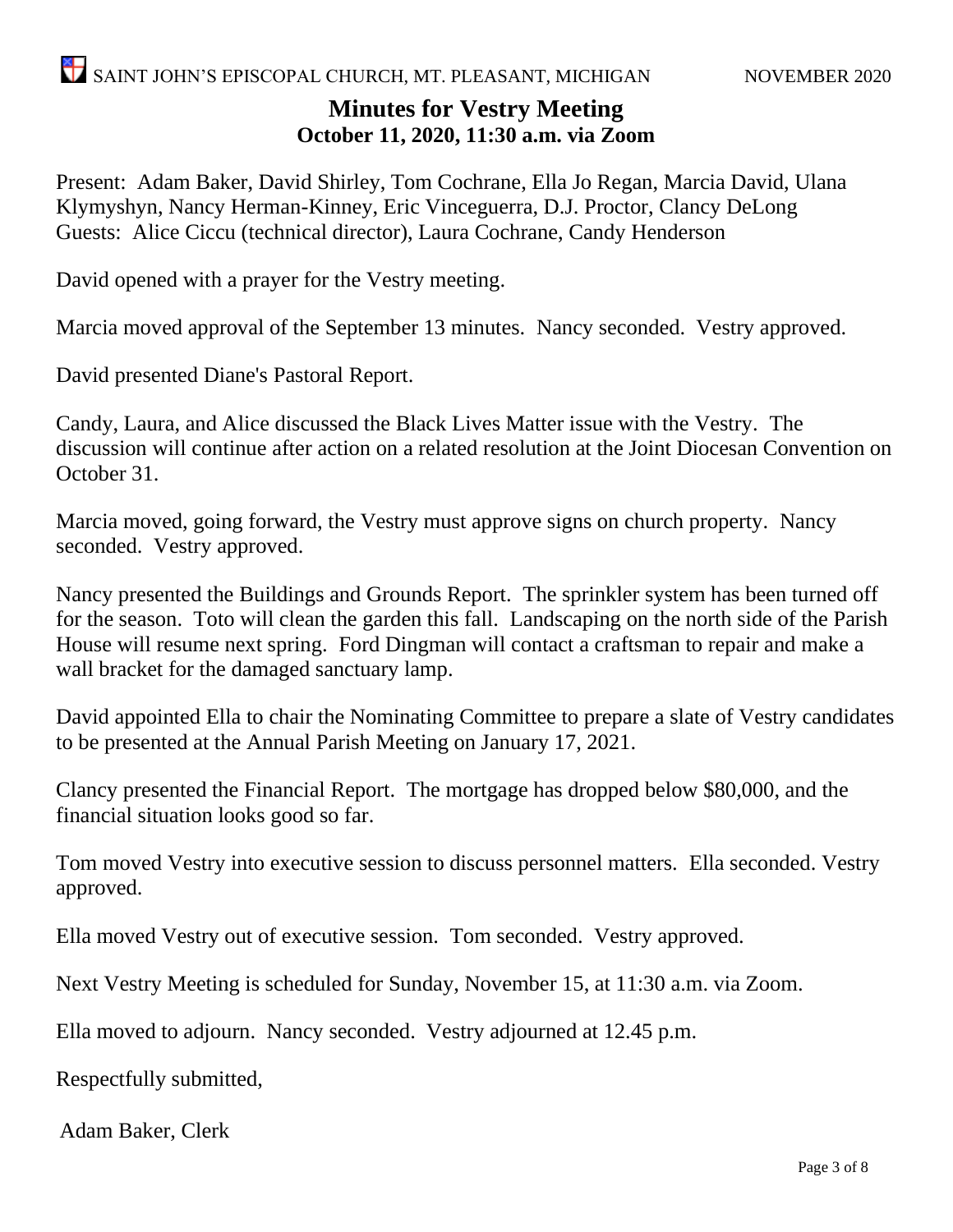## **During this period when St. John's is closed, your financial support gifts may be sent in the following ways:**

- 1 Mail to the church office. 206 W. Maple Street Mt. Pleasant, MI 48858
- 2. Drop off through the mail slot at the church office door.
- 3. Pay by credit card. Call Clancy DeLong at (989) 400-6546 to provide card information.

# **NO CONTACT METHOD OF GIVING**

The Western Michigan Diocese has contracted with an online giving platform to assist parishes during this crisis. This is a safe, paperless way of giving through direct debit or credit card. To take advantage of this program, please click on the following link <http://givingtools.com/give/1276/2180> **Clancy** 

# **Some of our Members have moved! Here are their new addresses!**

**Sally Goodrow 8500 Fluakner Drive Apartment D202 Lincoln, NE 68516**

**Olivia Ohler 2721 Eland Mt. Pleasant, MI 48858**

**Chase and Victoria Simpson 2600 ChandlerDr. Apt. 216 Bowling Green, KY 42104**

**Sandy Wood 6240 Hilltop Ct. Bath, MI 48808**

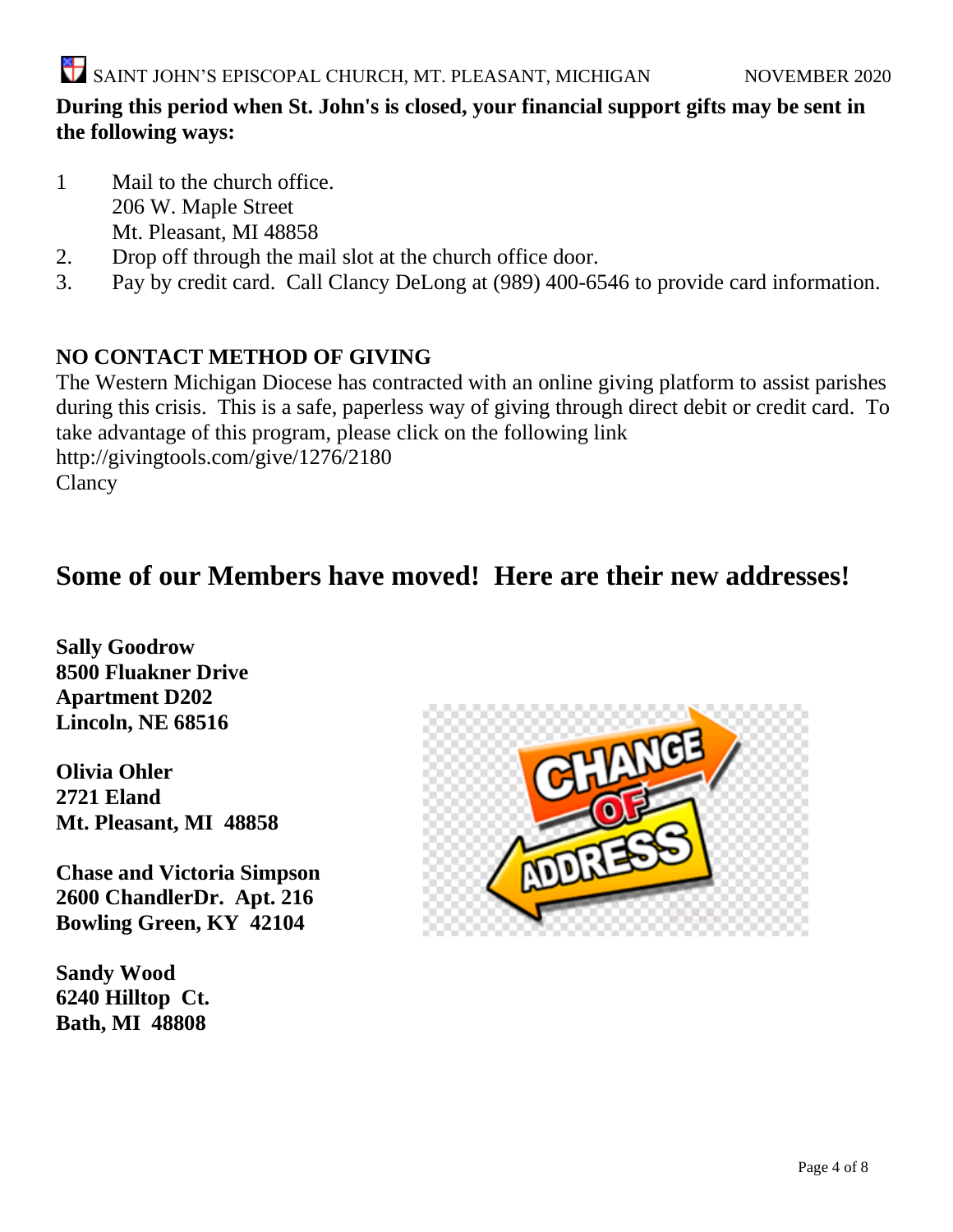# SAINT JOHN'S EPISCOPAL CHURCH, MT. PLEASANT, MICHIGAN NOVEMBER 2020

#### **September 2020 Financial Report**

Below is a summary of operating fund activity through the end of September (75.00%).

| Operating fund receipts over (under) expenditures \$ 1,361.90 |  |
|---------------------------------------------------------------|--|

This fall's capital campaign will have commenced once this report is published. Please open up your hearts as our 2021 budget will have a new priest.

Through September, total income remains down 3%. Please confirm that your pledge is up to date.

#### **Cash balances on September 30, 2020 are as follows:**

| Capital Campaign funds balance on September 1, 2020\$ 15,320.66  |  |  |
|------------------------------------------------------------------|--|--|
| Capital Campaign funds balance on September 30, 2020\$ 13,103.33 |  |  |

#### **Capital Fund Activity For September:**

|--|--|--|--|

#### **BUILDING PROJECT**

 Total Capitalized Expenses...............................\$ 442,345.71 Non-Capitalized Expenses (Bank Fees/Interest) ...29,272.92

#### **Subtotal...........................................\$ 471,618.63**

| <b>Anticipated Expenses:</b> |  |
|------------------------------|--|
|                              |  |
|                              |  |

#### **TOTAL PROJECT COST......................\$ 475,910.92**

#### **Outstanding mortgage balance as of September 30, 2020..........\$ 79,748.43**

Clancy DeLong, Parish Treasurer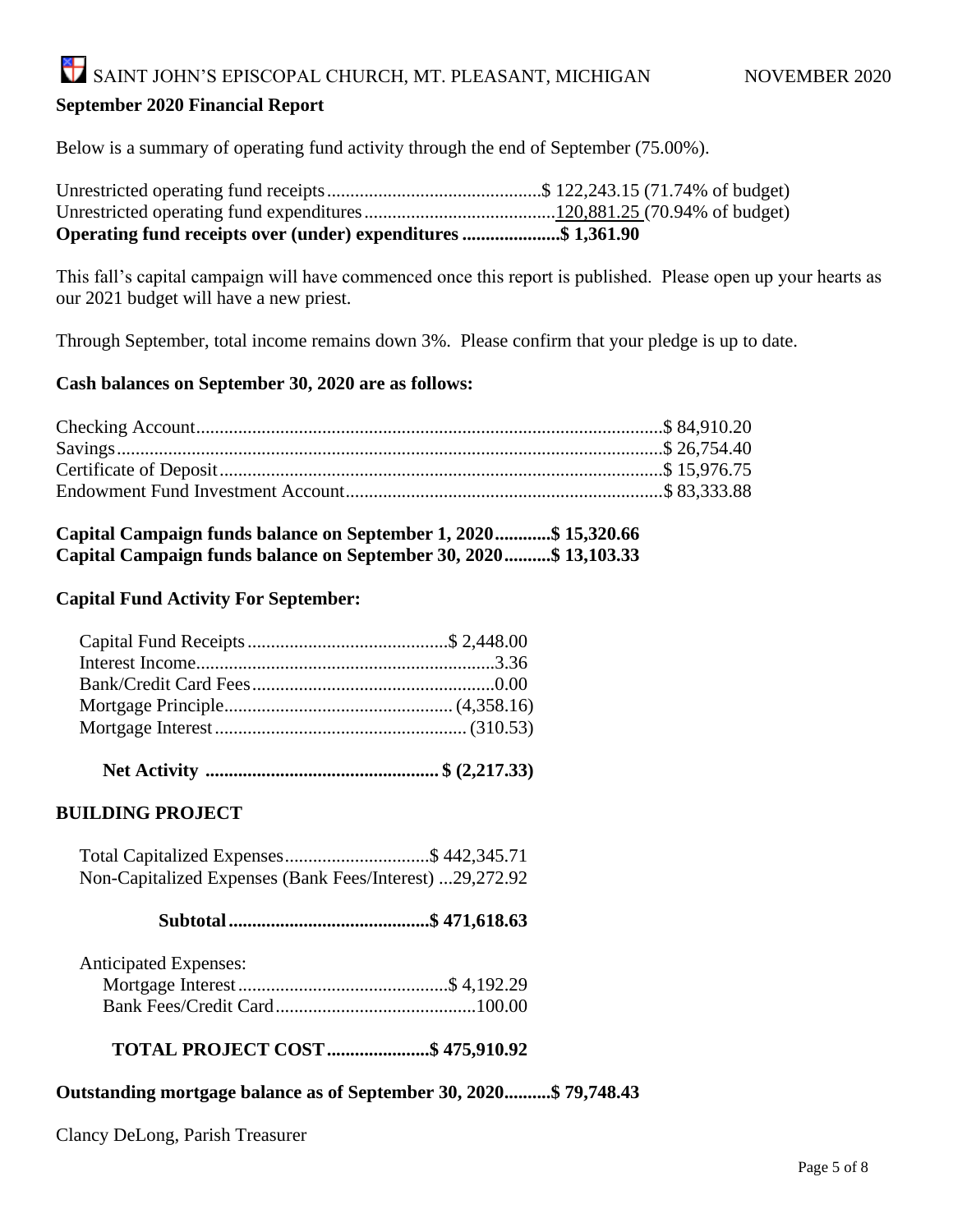## **ANGLICAN WORTHIES**

### 363. Baring-Gould, Sabine (1834-1924) Priest

Baring-Gould's father's original surname was simply "Baring," a "lord of the manner" of the town of Lew Trenchard in Exeter; "Gould" was added by royal license in 1795 in accordance with his father's inheritance and position in the parish. "Sabine" came from his mother's side. There was wealth in the family. The child was privately tutored, supplemented by trips to the continent. He was eventually sent to preparatory school before matriculating to Clare College. His career was troubled by a bronchial disorder, which he apparently never threw off.

During his first year at Cambridge he announced that he intended to be a priest. After earning an M.A., he taught a few years before taking holy orders. In 1864. At Harbury Bride, in the West Riding of Yorkshire, where he was only a curate, he met Grace Taylor, the daughter of a common mill hand. He was thirty years old; she was only fourteen. It looked like a completely unsuitable relationship, especially with regard to the vast difference in age. It is not clear whether she was formally educated, whereas Baring-Gould was a Fellow of Cambridge, a priest, and heir to a vast fortune. John Sharp, the vicar of the parish, apparently did not think the problem was irremedial and arranged for Miss Taylor to live with relations in the area for two years to learn social manners, to learn how to head up the household of one of the leading figures of a parish community.

He and Miss Taylor were married in 1868. At this time Baring-Gould was curate at Thirsk, a town in Yorkshire now known because of the memoirs of the veterinarian James Heriot, starting with *All Creatures Great and Small*. What his homespun wife may have lacked in social experience and culture she made up in fecundity, bearing her husband fifteen children, all but one reaching maturity. She died in 1916. Her husband outlived her eight years.

Baring-Gould is the epitome of the English priest more interested in local antiquities and literature than liturgy. He spent his life collecting folk songs and the fragments of local lore. My source on Baring-Gould requires a double-columned page to list every work. He wrote several novels and two hundred short stories, all now forgotten. One of his earlier productions was a biography of another eccentric, the Reverend Stephen \*Hawker of Morwenstowe, about whom I wrote two essays in 2014. Hawker's church in Exeter was on the cliffs overlooking the Bristol Channel. One of the curiosities of Baring-Gould's native Devonshire is the Dartmoor Plain, an uninhabited area larger than a state park. When Nancy & I were in Exeter in 1973, working on the poet Robert \*Herrick, we were warned not to explore the Dartmoor Plain on our own because it was largely unsigned; people were known to get lost without communication (this was before the days of I-phones). I thought this was odd, that nothing seemed to have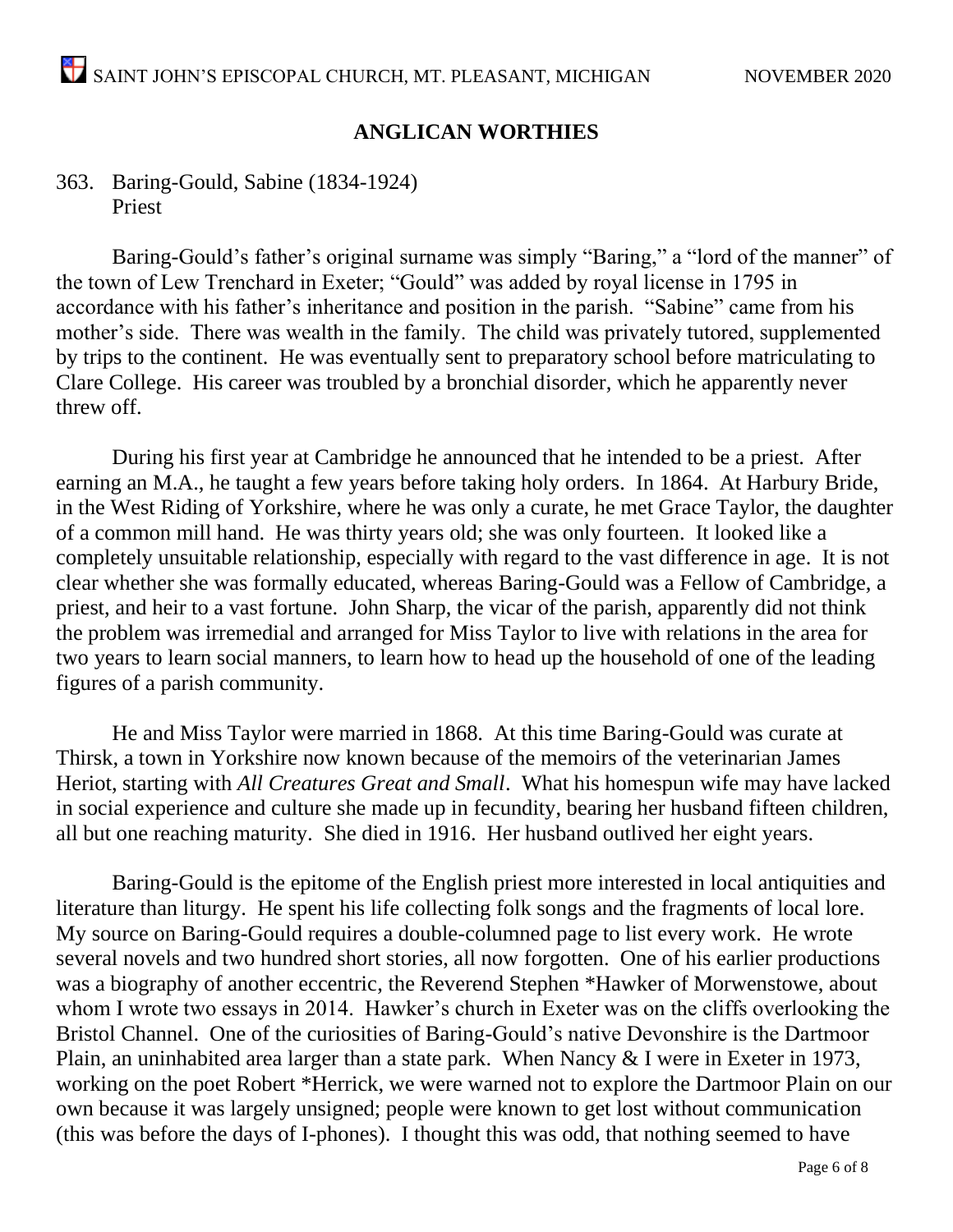been done to make the area accessible. But we were young, fearless, and drove our rented car about two miles into this eerie and forbidding land. Then the car broke down. We looked to be stranded. Fortunately a family living near the entrance must have spotted us because they went in after us, and took us back to their house, shaken. They gave us tea and biscuits (cookies), called a garage in the city, and drove us back to our B&B. It has been more than forty years; there may be some signs there now.

Baring-Gould and associates began to investigate the area in the 1890s, including archeological excavations, which unearthed evidence of prehistoric dwellings. He published two books on this work, *Dartmoor Idylls* (1896) and *A Book of Dartmoor* (1900) and edited several years of annual reports. In addition he collected folklore and songs about Devon, Wales, and the west, working occasionally with the well-known collector, Cecil Sharp (1859- 1924). One publication, *English Folk Songs for Schools*, was in use past 1960. The rest of Baring-Gould's collections are in the Vaughan Williams Memorial Library in the Devon History Center in Exeter.

It should not surprise us that Baring-Gould's lyrics are found in our hymnal, namely "Now the day is over" (#42), "The angel Gabriel from Heaven came (#265), "Singing songs of expectation (#527), and one of the most notorious lyrics in Protestantism, "Onward, Christian soldiers" (#562), The well-known tune for this was composed by Sir Arthur Sullivan (1842- 1900), of Gilbert & Sullivan fame, whose lifelong regret was that he was never taken as seriously as he felt he was deserved. (We will get to him one of these days.) In defense of Baring-Gould's almost tasteless lyrics, which no Episcopalian could sing these days without a smile, refers to a point in the Victorian Church when the charge to evangelize and convert the population of the world, especially China, to the message of Christ. It belongs to the expansion of Britain's colonial empire. I cannot think of any recent period in Christian history that could think of itself so militantly, so seriously.

Baring-Gould's most productive period was the 1890s. Many items survived into the twentieth century, though not so well known as the words to these hymns. He was buried next to his wife at the family estate in Devon.  $\blacksquare$